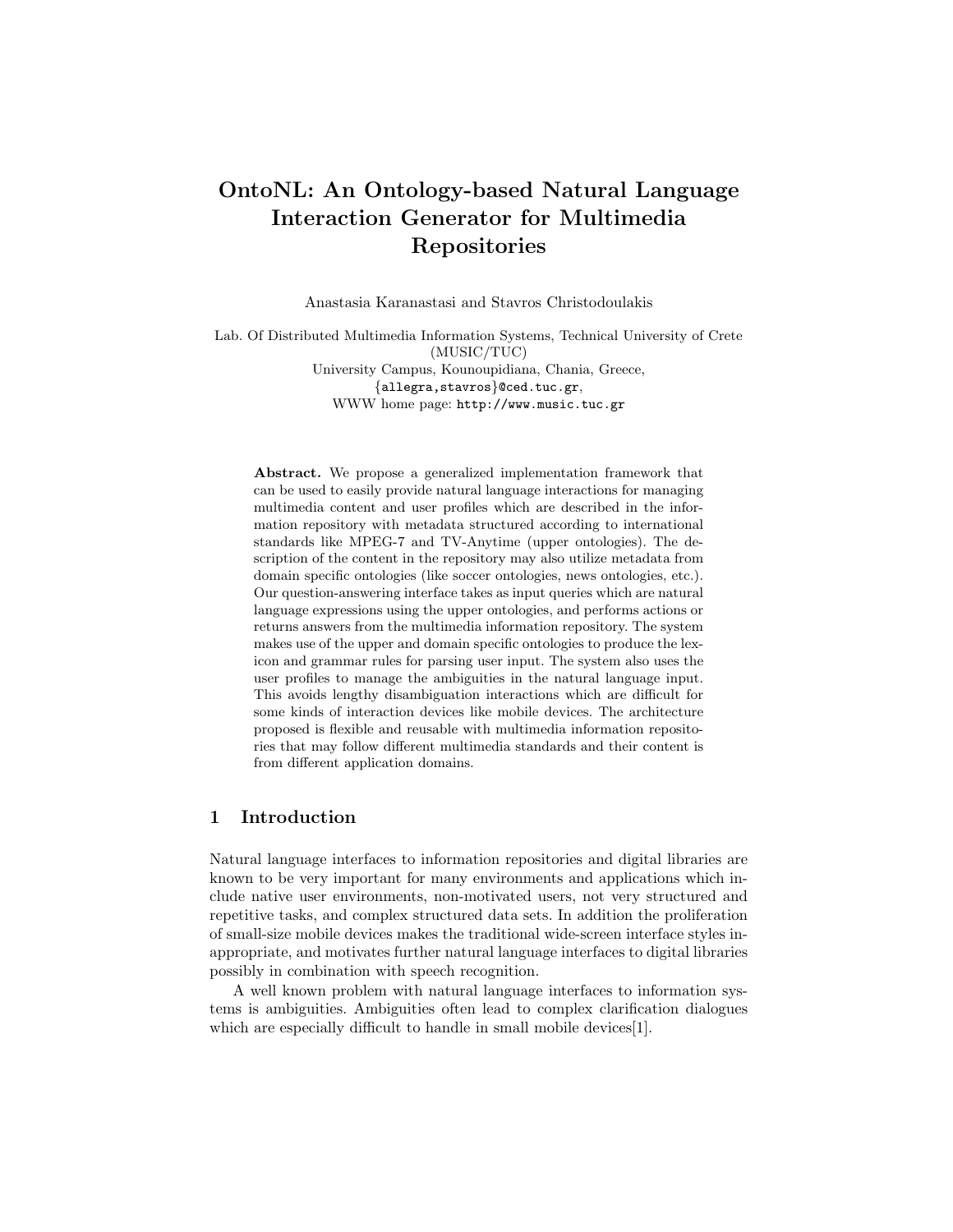With the proliferation of the internet great emphasis has been given in the industry to the adoption of standards, since without them companies and organizations can not automate semantic access to information and cooperation. The adoption of standards leads to more structure and semantics in the information stored in the information repository, as well as more semantic meaning included in natural language interactions with the information repository. Thus, in information repositories that use generic standards like MPEG-7 and TV-Anytime, fewer ambiguities arise, making the use of natural language interfaces even more attractive.

When the digital library also manages domain-specific ontologies to achieve higher retrieval performance, the domain-specific ontologies can also be used to further limit the ambiguities and errors in the natural language interactions. Overall then, when the upper ontologies (standards) and the domain-specific ontologies are used by the digital libraries, the natural language interfaces to them become much more attractive, because the ambiguities and the need for clarification dialogues are greatly reduced (although not eliminated) in comparison to natural language interfaces to arbitrary relational databases, for example.

In this paper, we first present a Natural Language Interface to TV-Anytime multimedia information repository that takes advantage both of the TV-Anytime standard[2], as well as the domain-specific ontologies defined to reduce ambiguities in interactions. The system also takes advantage of the user profiles (also expressed with the TV-Anytime standard) to rank the results when ambiguities arise. In this way, we avoid completely the clarification dialogues with the user. This system completely supports TV-Anytime applications and is positively evaluated by users[14].

We then present OntoNL, an Ontology - based Natural Language Interface Generator for multimedia repositories. OntoNL is a generalization of the approach that we used in Natural Language interfaces for the management of the TV-Anytime information to provide, as automatically as possible, natural language interfaces for information repositories that follow arbitrary standards (upper ontologies) and domain-specific ontologies. We show a software architecture that can support complex structured upper and domain-specific ontologies. Our first validation will be based on OWL as an ontology description language, and MPEG-7 as upper ontology.

In section 2 of this paper the multimedia and ontology description standards used by the natural language interface presented here, are described. In section 3, the natural language model for digital TV environment is presented, along with the functionality provided and the representation of the information that the system collects from the user's input. In section 4 we present the algorithm that we use instead of clarification dialogues for resolving ambiguities. In section 5 we present the analysis of the system architecture, of the modules that constitute it and of the implementation framework. In section 6 we present OntoNL, a natural language interface generator that accommodates diverse applications and ontologies for multimedia repositories. Section 7 concludes by summarizing the contents of this paper.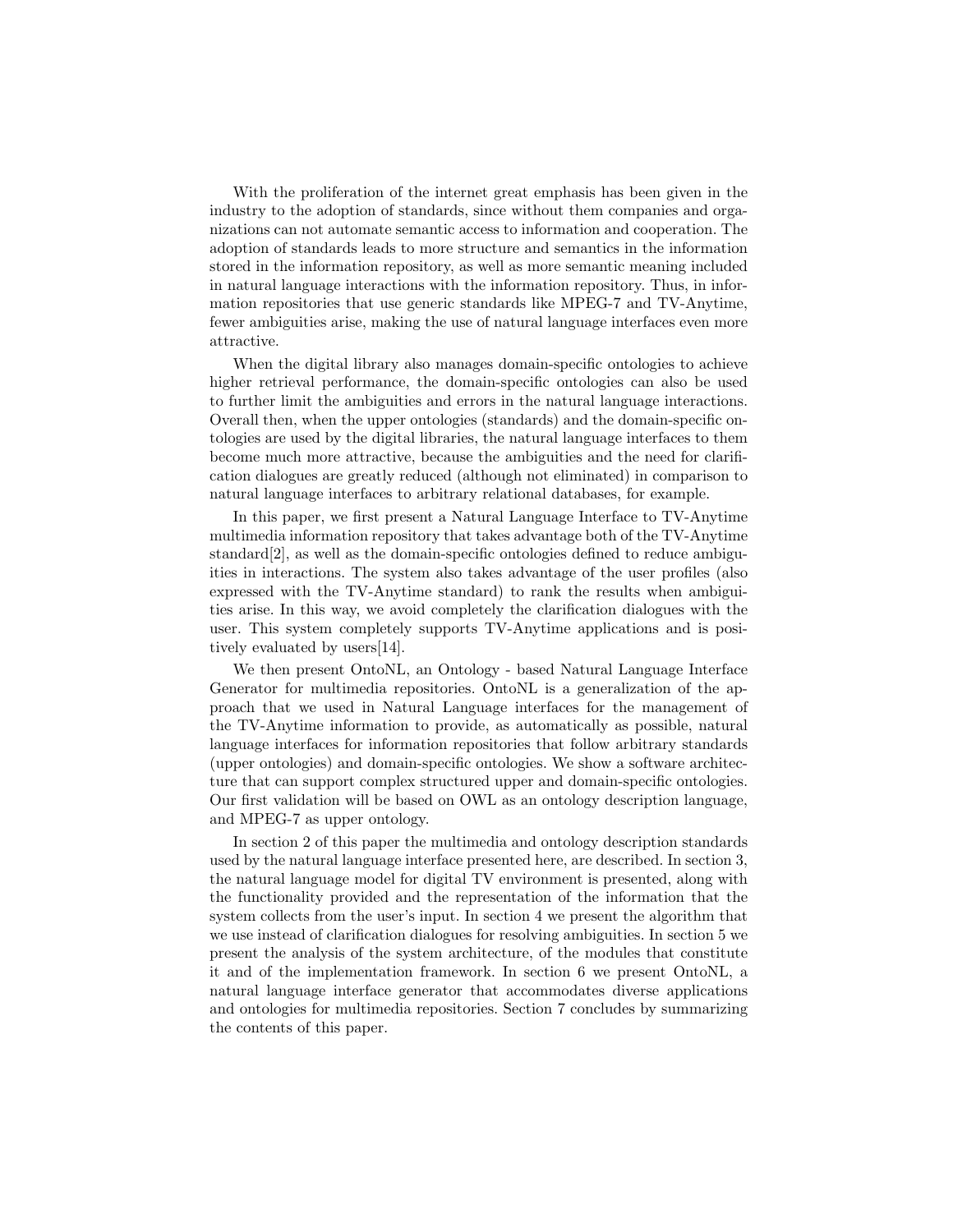#### 2 Multimedia and Ontology Description Standards

The TV-Anytime<sup>1</sup> metadata model<sup>[2]</sup> integrates specifications for content metadata used to describe digital TV Programs in terms of various features and specifications for user preferences used to filter program metadata. The "Filtering and Search Preferences" are used to store the preferences of the users in terms of content features so that a digital TV system can filter content and provide personalization services. The FilteringAndSearchPreferences Descriptor Scheme (DS) specifies a user's filtering and/or searching preferences for audio-visual content. These preferences can be specified in terms of creation-, classification- and source-related properties of the content.The FilteringAndSearchPreferences Descriptor Scheme (DS) is a container of CreationPreferences (i.e. Title, Creator), ClassificationPreferences (i.e. Country, Language) and SourcePreferences (i.e. DisseminationSource, DisseminationLocation). The BrowsingPreferences DS is used to specify a user's preferences for navigating and accessing multimedia content and is a container of SummaryPreferences (i.e. SummaryType, Symmary-Theme, SummaryDuration) and PreferenceCondition (i.e. Time, Place).

MPEG-7 defines a standard interface for describing multimedia content structure and features[10]. In MPEG-7, multimedia data are described by using a set of descriptors, structured into Description Schemes (DSs), which are specified by an XML Schema-based[16] Description Definition Language (DDL). The MPEG-7 MDS (Multimedia Description Schemes)[17] provides all the constructs (DSs) needed for defining metadata that describe the multimedia content and the associated multimedia content services.

MPEG-7 allows specifying much richer semantics of content. In the past mechanisms have been developed to transparently incorporate domain ontologies in TV-Anytime and MPEG-7 applications[9]. MPEG-7 allows the integration of ontologies with much richer structure than TV-Anytime which simply supports keywords.

The Web Ontology Language (OWL)[11][12], is the dominant standard in ontology definition. OWL has been developed according to the description logics paradigm, while it uses  $RDF(S)[18][19]$  syntax. The basic functionality provided by OWL can be viewed in ref. Since OWL moves to become a dominant ontology definition language, it is important to be able to integrate OWL ontologies with the multimedia standards.

An upper OWL ontology fully capturing the MPEG-7 MDS has been defined in[7] and a methodology for its extension with domain knowledge has been developed in the context of the DS-MIRF framework[?]. OWL/RDF metadata for audiovisual content description are produced, which are transformed, using appropriate transformation rules, to MPEG-7 and TV-Anytime compliant metadata, thus providing a basic level of MPEG-7 - TV-Anytime interoperability. Querying is also based on the (upper and domain) ontologies.

<sup>&</sup>lt;sup>1</sup> The TV-Anytime Forum is an association of organizations which seeks to develop specifications to enable audio-visual and other services based on mass-market high volume digital storage in consumer platforms - simply referred to as local storage.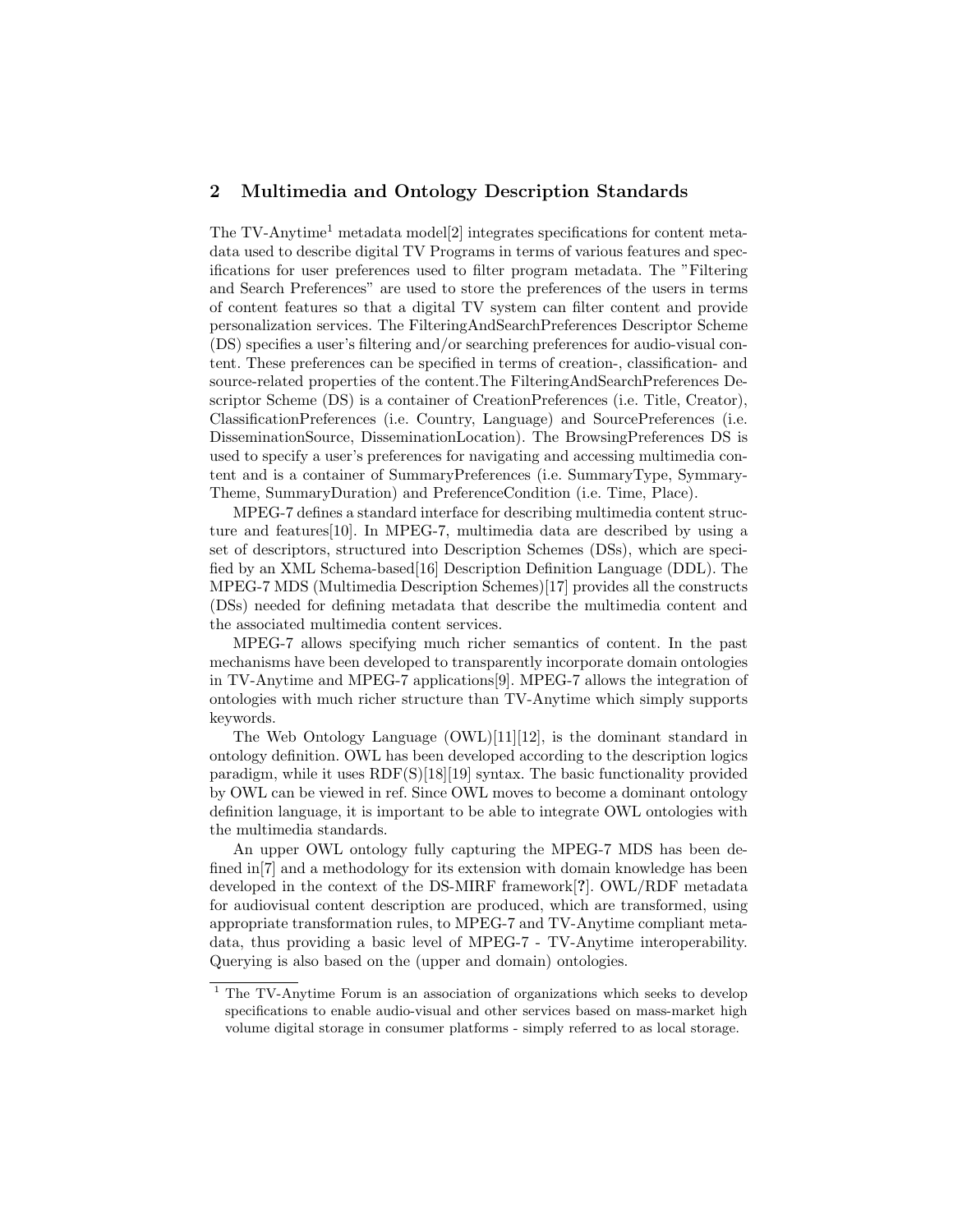## 3 A Natural Language Model for TV-Anytime Digital Libraries

In this section we present the design of the proposed model which fulfills a certain number of requirements that also determine its final functionality. Figure 1 presents the functional requirements that the model should satisfy in the form of use cases.

A collection of sub-phrases was explored and combined to constitute the user's utterance. The categories of these sub-phrases are Introduction phrases, Search phrases, Target phrases, Temporal phrases and Summary phrases. This clustering was used to model the functionality provided by the TV-Anytime specifications.

The design of the system was made taking into account two main goals. The first goal was to determine how the system should behave according to the information gathered by the user's input utterance. Based on this behavior, the second one was, to design and define the roles of each module of the system.

A communication data structure keeps the representation of the information gathered by the user's utterance. The structure consists of three parts namely Element, Element Type and Element Value. The first structure part (Element) is used to differentiate the TV-Anytime metadata information (modelled as TVAproperties element) from the information that directs the system to the correct management of the user's input (modelled as flags element). The TV-Anytime information about date and time is modelled as temporal element. The second structure part (Element Type) is used to further specialize the domain-specific information. The third structure part (Element Value) correspondence the value with the type of the domain-specific information of the second structure part, from the user's utterance. When a user inserts an utterance into the system, it generates a feature structure[3] that is compatible with the structure of the model.

The 'flags' element takes its value from the introduction phrases and the target phrases. The 'TVA-properties' element takes its value from the search phrases and the summary phrases and the 'temporal' element from the temporal phrases. The feature structure can contain one, two or three elements[13][14].

For the retrieval of the personalized content metadata, the management of the personalized content and the creation of the user's profile (see figure 1), the utterance contains in its body one or more search phrases. The system will create a TV-Anytime XML document, compatible with the UserIdentifier and the FilteringAndSearchPreferences Descriptor Schemes of the TV-Anytime metadata specification. For the definition of the user's preferences for the characteristics of an audio-visual content summary, the system constructs a TV-Anytime XML document, compatible with the UserIdentifier and the BrowsingPreferences Descriptor Schemes, with values in the fields of the SummaryPreferences and the PreferenceCondition (for handling the time of the summary delivery).

A user's selection list is a list containing the metadata of TV-programs that the system recommends to the user based on his preferences expressed either at his TV-Anytime profile or directly by him. Every program in this list has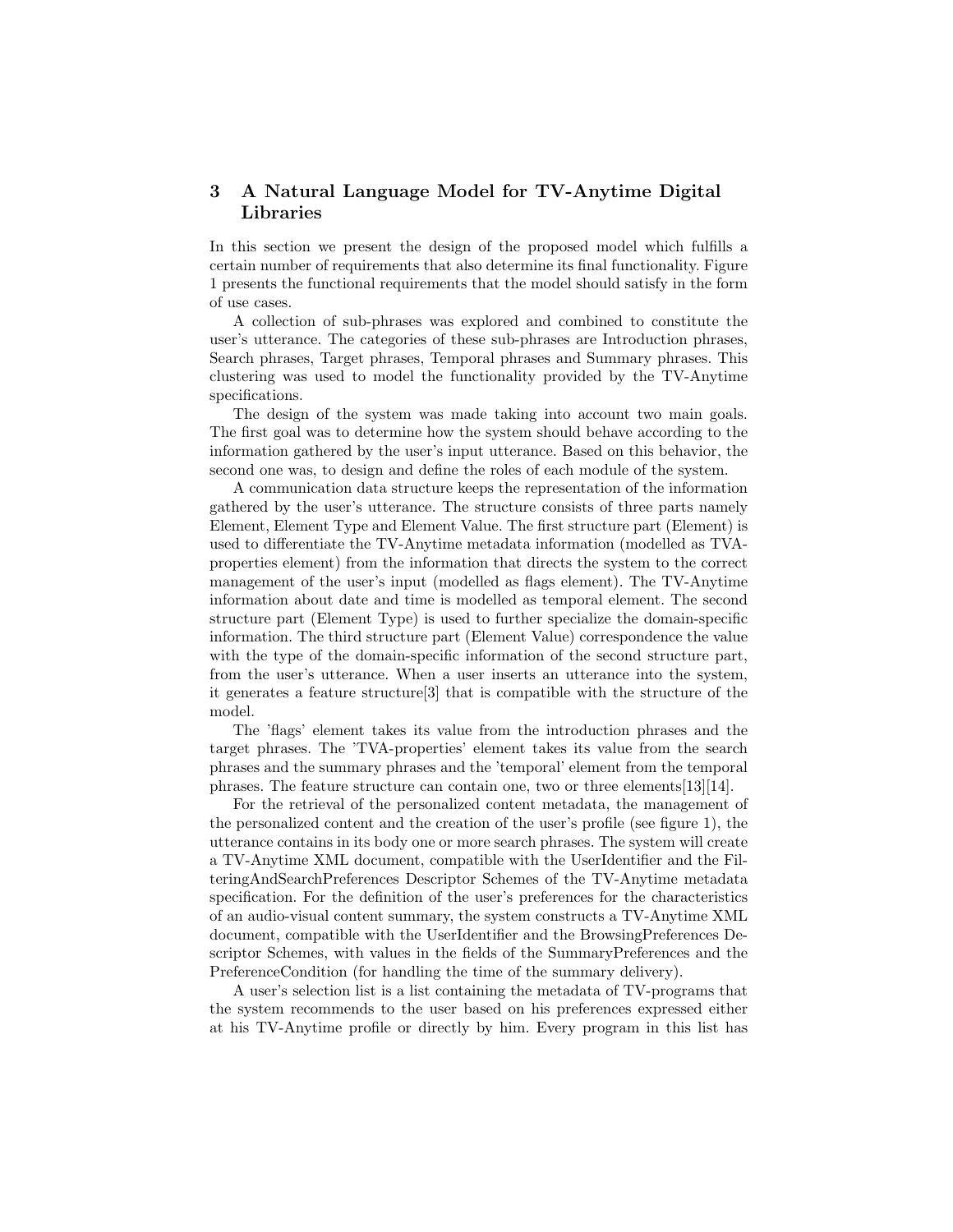

Fig. 1. The use cases that the natural language system was designed to satisfy

a status. The four possible values of this status are: undefined, toBeRecorded, recorded, toBeDeleted. The management of the contents of a user's selection list is presented in[13] .

The user may know neither the contents nor their status of his selection list, so the system undertakes to execute the proper function on behalf of the user.

#### 4 Ambiguity Resolution

If the user does not specify in his utterance the TV-Anytime property he is referring to, the system tries to resolve any ambiguities by following specific steps. First, it collects word by word the sub-phrase with the ambiguities and creates a table of these words. Then the system assembles the remaining words, and checks their semantic values (categories that have this word as value) in its database or other existing ontologies. Then it eliminates the words that match any word in a stop list, which contains words with no semantic values, such as prepositions, pronouns, conjunctions, particles, articles, determiners and so on. However, the system retains the existence of an 'and' or an 'or' for the optimum cross-correlation of the results[15]. After the semantic resolution, it returns a TV-Anytime XML document that is compatible with the FilteringAndSearch-Preferences DS (the specifications of the standard for the structure of the filtering preferences of the user). This Description Scheme of the TV-Anytime is the one that is used for the semantic resolution of the words (TV-Anytime Semantics Resolver in figure 2). Finally, if there is a TV-Anytime user profile the system checks if the user has declared this word as a value in his TV-Anytime User Profile (User Profile Resolver in figure 2). The classification of the results is important in prioritizing the user preferences.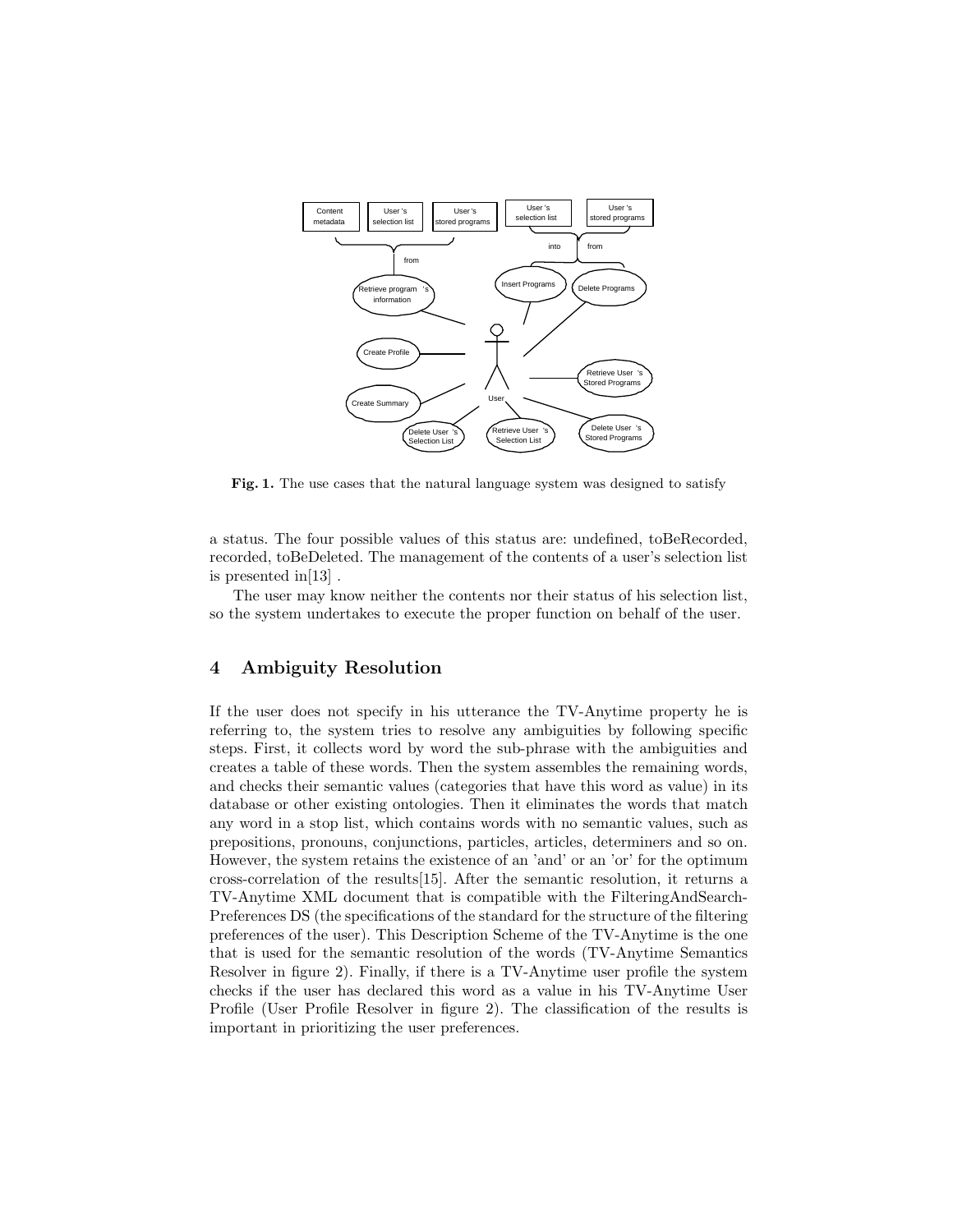Several examples, that show how the algorithm works, are described in[13][14]. In the general case that there are more than two words with ambiguities the ranking of the results is done so that both the existence of words in the profile is taken into account (with the corresponding weights), and number of the words of the utterance that appear in the TV-Anytime descriptor (but not in the profile). In the case that words are separated with 'and' or 'or' the ranking only considers the number of words that are values of the same TV-Anytime property weighted according to the user profile.

### 5 Architecture of a Natural Language Interaction system to TV-Anytime Digital Libraries

The complete architecture of the system is presented in figure 2. This architecture follows a multi-tier approach and consists of three tiers. The lowest tier handles the metadata management. The middleware tier includes all the logic for interfacing the system with the outside world. The application tier enables the exchange of information between the server and heterogeneous clients through different communication links.

The user uses a wireless device (mobile phone, PDA) and inserts an utterance that is forwarded to the ChartParser module. The ChartParser module consists of the JavaChart parser[4] that creates a feature structure with the information from the user's input. There exist two lexicons, the stem lexicon, which contains the stems of the words used in this language and the mini lexicon, which contains the endings of the words. Finally, there is the grammar that follows a unifiedbased formalism.

The Dialogue Manager acts as the core module of the system and is responsible for communicating with all the other system modules. It takes as input a list of feature structures from the chart parser and the user's data from the application that he/she is using. It checks for specific properties for the elimination of the list of the feature structures and, in the case there are any ambiguities, it passes to the Ambiguities Resolver module the list of the words with the ambiguities. Finally, it creates a structure with information about the action, the target and the TV-Anytime XML document from the user input.

The Relational Database of the system contains the TV-Anytime Metadata information, as well as a number of ontologies (alternative classification schemes to represent genre hierarchies and creator roles as well as more advanced semantic descriptions following the Semantic Part of the MPEG-7 MDS), with information concerning digital TV. The Relational DBMS manages the transactions, utilizes a Java API (implemented for the extraction of the functionality for filtering, retrieval and summarization) and cooperates with the XML-DB middleware. The XML-DB middleware is a set of software components responsible for the management of the TV-Anytime XML documents and the correspondence of the TV-Anytime Metadata XML schema with the underlying relational schema.

The Ambiguities Resolver module consists of three modules that are responsible for the resolution of different kinds of ambiguities. The Date/Time Resolver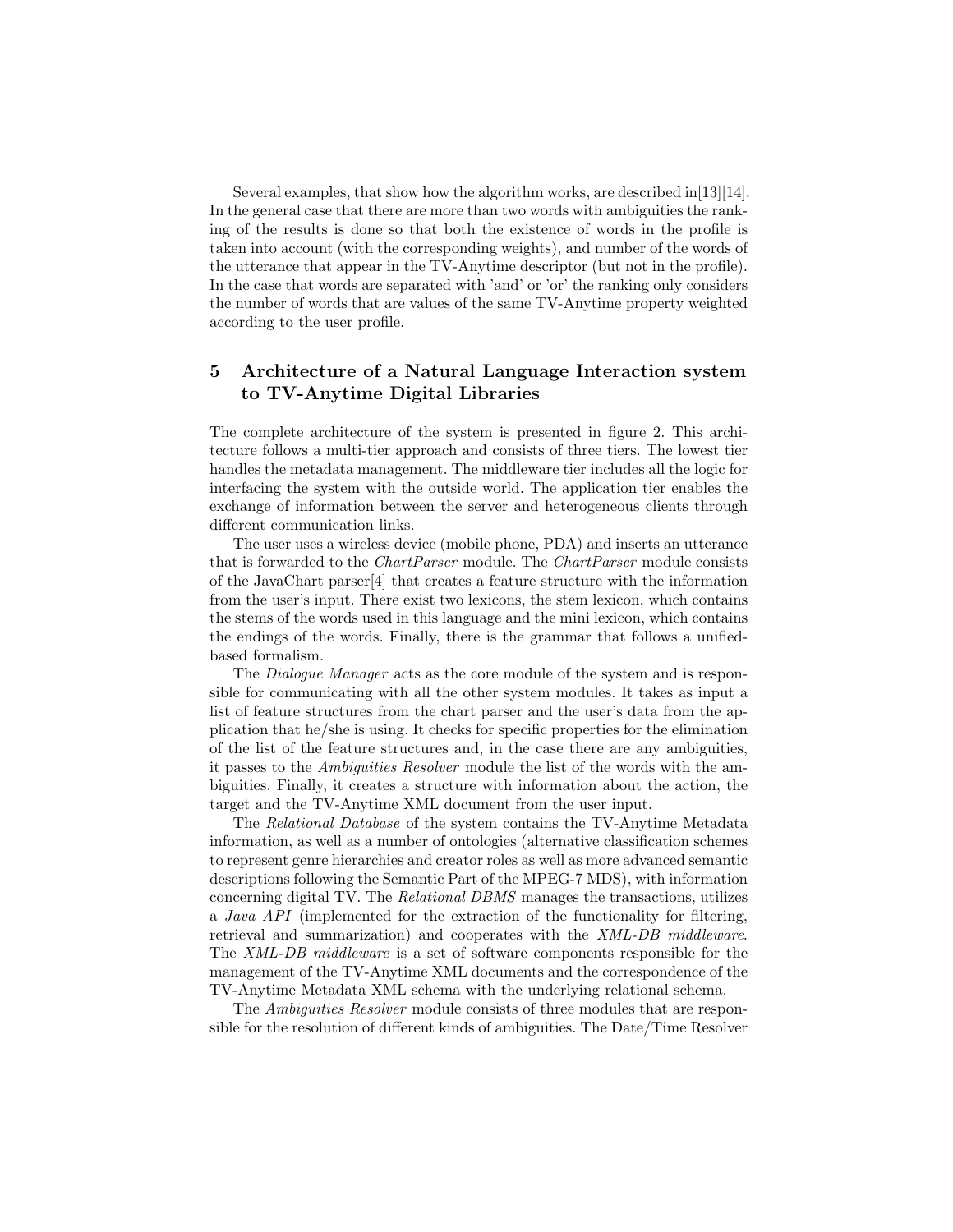

Fig. 2. The Natural Language System Architecture

is the component that converts the temporal phrases in a TV-Anytime compliant form. The TVA Semantics Resolver communicates with the relational DBMS and is responsible to attach TV-Anytime semantics to the words with the ambiguities. The User Profile Resolver filters the list of the words from the user profile (if it exists) and returns a FilteringAndSearchPreferences XML document with values from the corresponding TV-Anytime categories. Finally, it passes this document to the Response Manager module.

The Response Manager module interacts with the system's database, by providing it the structured information, executes the appropriate functions, retrieves the results and classifies them accordingly. Then, it creates a message and adds it to the result list.

Details concerning the implementation environment can be found in[14]

# 6 A Generalized Architecture for the Generation of Natural Language Interfaces to Digital Libraries that follow Upper and Domain Specific Ontologies

Given the advantages of the approach we decided to investigate how we could design generic software that will offer the same services with as small as possible adaptations in a variety of application environments. We describe here our current work which aims to generalize the above approach in order to provide a general software infrastructure that will be exploiting any existing application standards (upper ontologies) as well as the domain specific ontologies that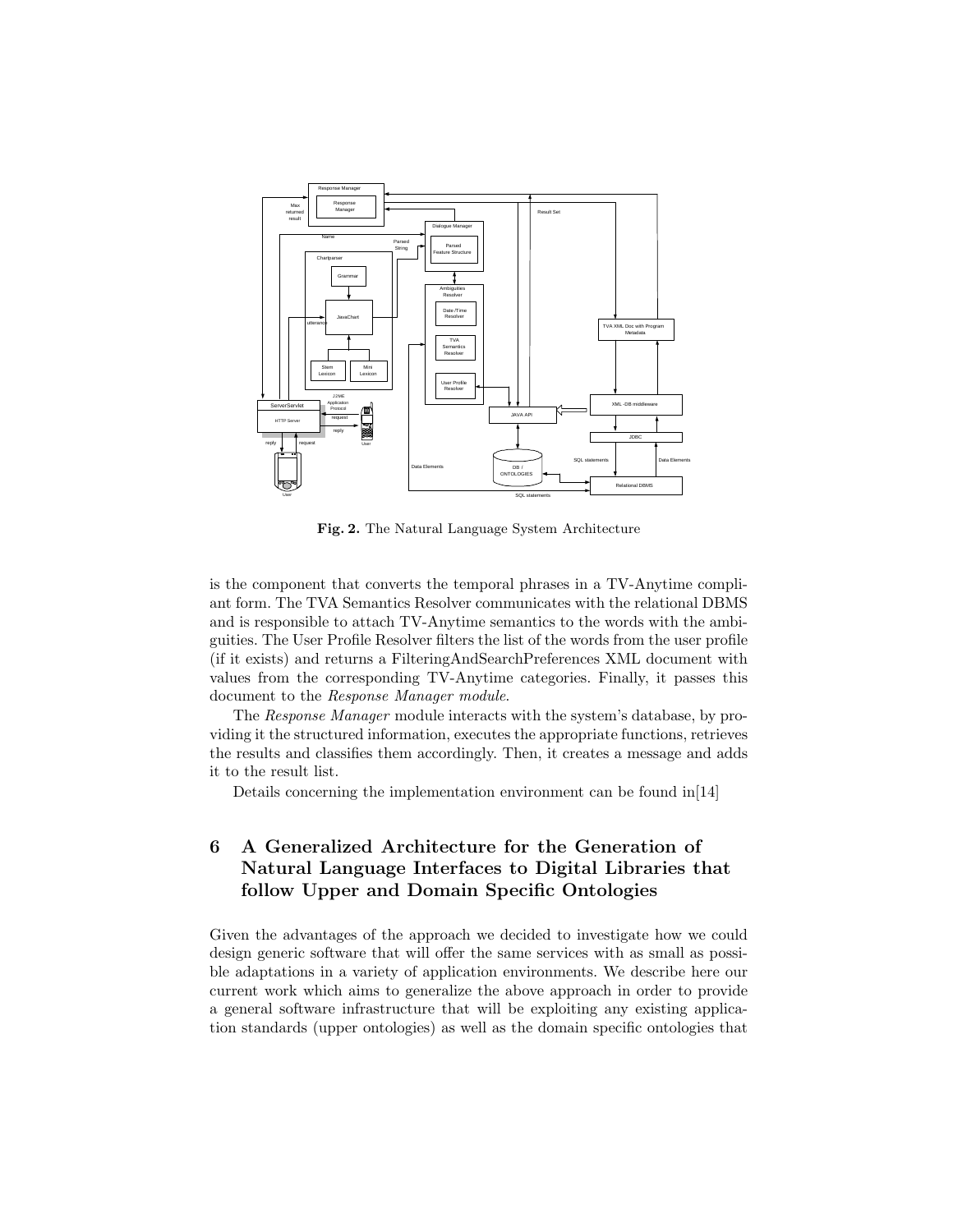may be available through a natural language interface and uses ranking of results instead of disambiguation to provide application specific interaction and management functionality.

To achieve these objectives we decided to decouple as much as possible the Natural Language (NL) components from the application standards (ontologies) but at the same time allow the NL subsystem to use the different ontologies for the different application classes. For example we would like to be able to use essentially the same NL software for managing TV information following an updated (new, extended) TV-Anytime standard, or multimedia information based on the MPEG-7 standard, or even a completely different application class like tourism information and services based on the relevant tourism standards. The communication of the NL subsystem with the databases, knowledge bases, service providers, user profile agents will be based on those upper and domain specific ontologies.

Many utterances in the natural language specify a set of attribute/value pairs as well as free-standing values, where the attribute is implicit. To extract the useful information of the user utterance we propose a new categorization of the sub-phrases that constitute it. The categories of these sub-phrases are General phrases, Application Specific Management phrases and Specific Ontology phrases. The General phrases contain information that shows no specific interest for the functions of the system (e.g. 'I would like', 'I want'). The Application Specific Management phrases contain information for the action and the target of this action to be made from the system. The Specific Ontology phrases describe the information of the ontologies used by the system. This separation allows easier integration of new ontologies in the grammar.

The structure that represents the information gathered by the user's utterance remains the same, with structure parts the *Element*, the *Element Type* and the Element Value. The first structure part (Element) is used to differentiate the metadata information from the Specific Ontology phrases (modelled as properties element) from the information that directs the system to the correct management of the user's input from the Application Specific Management phrases (modelled as flags element). The information about date and time is modelled as temporal element. The second structure part (Element Type) is used for the further specialization of the aforementioned information and to obtain its corresponding Element Value (the third structure part), from the user's utterance. When a user inserts an utterance into the system, it generates a feature structure[3] that follows the structure of the model.

In the ChartParser module the lexicon is now updated in an automatic way from the ontologies for the specific application and domain of use, by a Syntactic Analyzer, that inserts the words (individuals) in the lexicon with the semantic value (classes) that they inherit, from the ontology used by the system. This way the system becomes flexible and reusable, in different application classes that use different ontologies. The list of feature structures that the Dialogue Manager takes as an input contains the semantic of the words from the user's input. In this way the semantic resolution becomes responsibility of the ChartParser,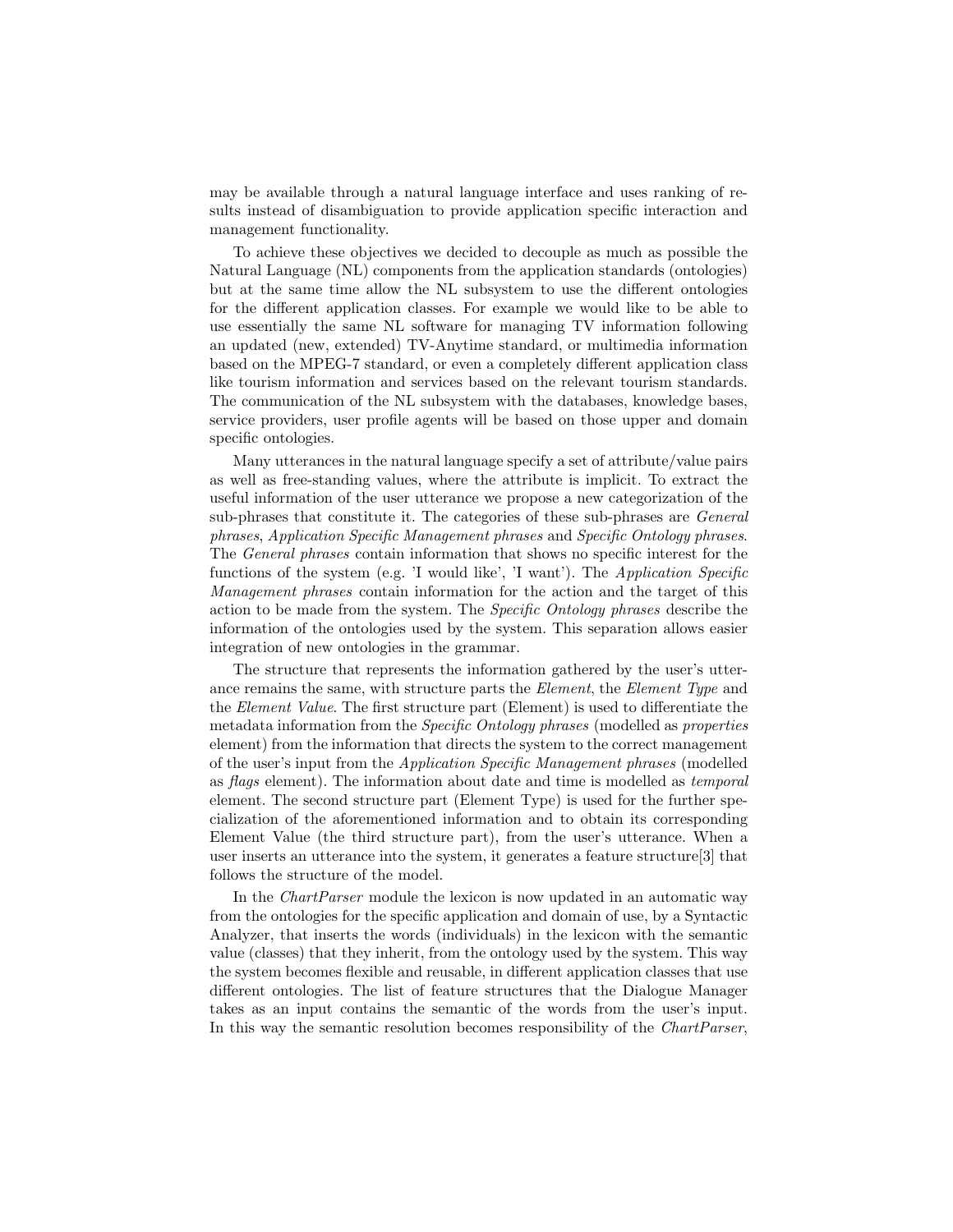because of the existence of a domain specific lexicon. The grammar is also been constructed in an automatic way from the ontologies for the specific application and domain of use, by a Semantic Analyzer, that creates the verb, noun and prepositional phrases, with the relations in the onto-logical structure.

A new module, the Service Interface Manager is responsible for the communication between the natural language interface and the application system. It contains the representation of the upper ontology in object hierarchies and formats the information from the user's utterance in a structure understood by the database. This structure contains the action, the target for the action to be made and an OWL/RDF document with the information from the user's utterance. It is also responsible to reconstruct the information retrieved from the database system and pass this information to the Response Manager.

The upper and domain-specific ontologies can have a hierarchical representation of their terms and relations. From the context (location) of the words in the users utterance and the type of the application the natural language interface is referring to, we can extract information that can help on the better ranking of the results. This is a responsibility of the Semantic Resolver module that is been added in the Ambiguities Resolver module.

A detailed design and implementation of this generalized architecture is currently pursued in MUSIC/TUC, in order to be used in different application environments. We are currently focusing in the satisfaction of MPEG-7 applications transparently utilizing domain specific ontologies. This way we will produce an environment where natural language interactions are used to manage both TV-Anytime and MPEG-7 applications. In a second step we will be evaluating if this architecture can be used in environments with arbitrary upper and domain specific ontologies with as little adaptation as possible.

#### 7 Summary - Conclusions

In this paper we described the design and implementation of a natural language interface system, to design libraries that manage multimedia documents following the TV-Anytime standard. We argued that application environment that support standards and domain specific ontologies reduce ambiguities and presented our approach that uses user profiles (also supported by the standards) to rank the potential answers, thus avoiding completely the clarification dialogues.

We believe that this approach is useful and generally applicable in digital library environments that support different standards (upper ontologies) and different domain-specific ontologies. We, therefore, proceeded in the design of a system that generates natural language interfaces to digital library applications that utilize various standards and ontologies. Our implementation currently focuses into supporting multimedia applications that follow MPEG-7 or TV-Anytime and OWL ontologies. The design however owes to be generic so that it can accommodate other standards and ontologies in the future.